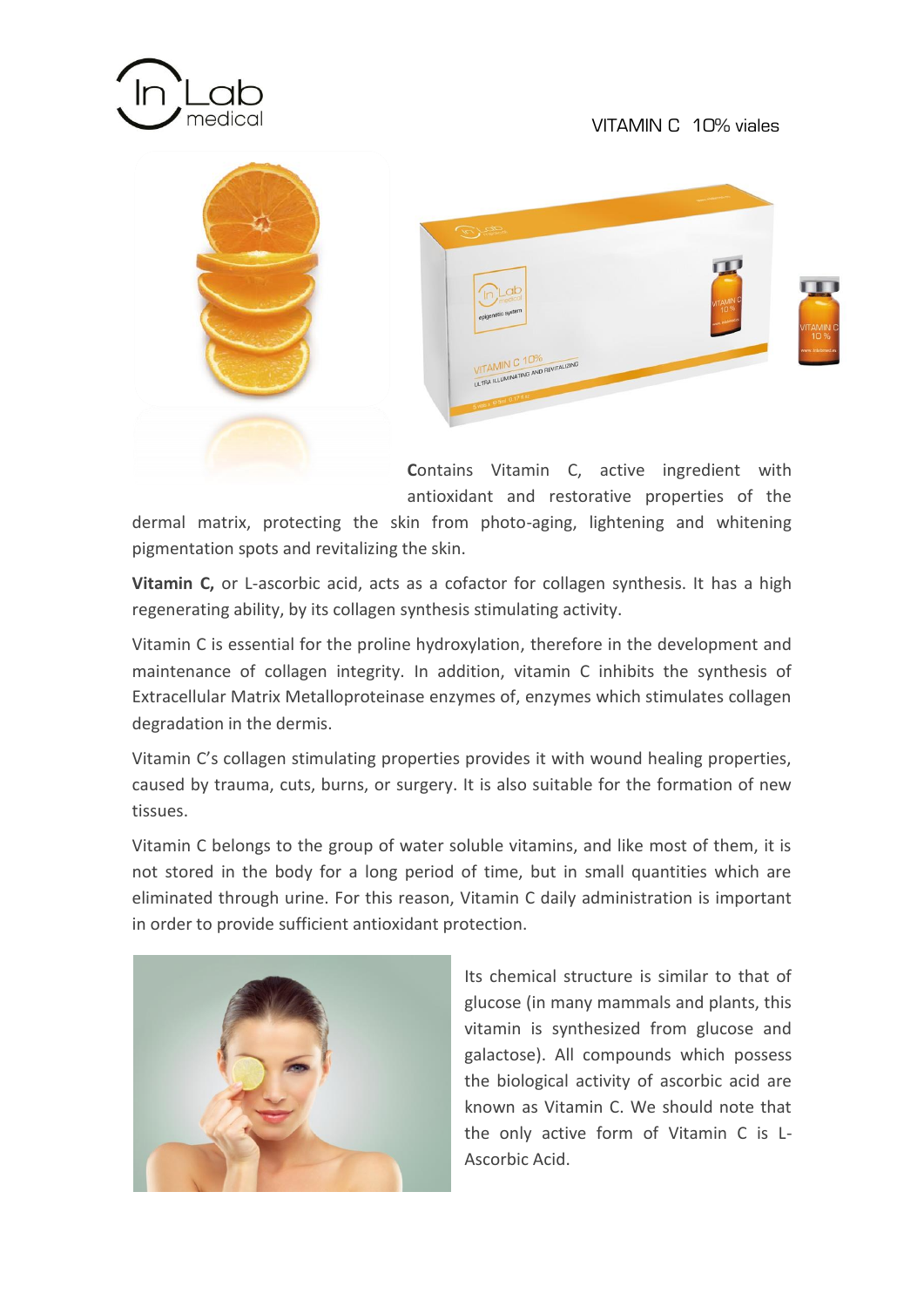

As Vitamin C is a water-soluble substance, it is rapidly eliminated from the organism. Our body tends to protect vital organs, so any vitamin deficiency is felt primarily in the skin (less vital organ), which explains the **importance of its topical application**. Pure Vitamin C is very unstable and sensitive to oxidation. Vitamin C contained in **VITAMIN C REVITALISE** is **stabilized by an ethyl group and its effectiveness has been tested clinically:**

# **Clinical Efficacy Studies**

## **1- In-vitro whitening activity study - melanin assessment on human melanocytes:**

An in-vitro evaluation of the **Ethyl Ascorbic Acid anti-pigment ability** was performed (Ethyl Ascorbic Acid is the Vitamin C form contained in VITAMIN C BRIGHTNESS SPRAY). Theophylline was incubated with melanocytes in order to increase melanin production. Subsequently, **Ethyl Ascorbic Acid** was added at concentrations of 15 mg / ml and 20 mg / ml respectively, and comparing with kojic acid, a known anti-pigment ingredient.

At both concentrations of **Ethyl Ascorbic Acid** clear depigmentation effect was observed, obtaining **49.75%** whitening effect with 20mg/ml **Ethyl Ascorbic Acid:**

## **2- In-vivo whitening efficacy**

A study on the in-vivo **whitening** capacity of Vitamin C (as **Ethyl Ascorbic Acid**) for 28 days in 20 healthy

Asian women aged 25 to 40 years old with skin type III was performed.

A significant improvement in the skin lightening measured by chromatography observed:

## **3- Stimulation of natural collagen synthesis:**

The **Stimulation of natural collagen synthesis** activity was evaluated on human fibroblast culture. After 24 hours of culture, the collagen was quantified using a Sircol Quantification Kit. Vitamin C had a similar effect on collagen synthesis that of TGF β1 (growth factor which stimulates collagen synthesis):



Whittening Effect (%)

 **5 mM Kojic acid 15 mg/ml E.A.A\* 20 mg/ml E.A.A \***

**\* E.A.A: Ethyl Ascorbic Acid** 





## Natural collagen synthesis (%)

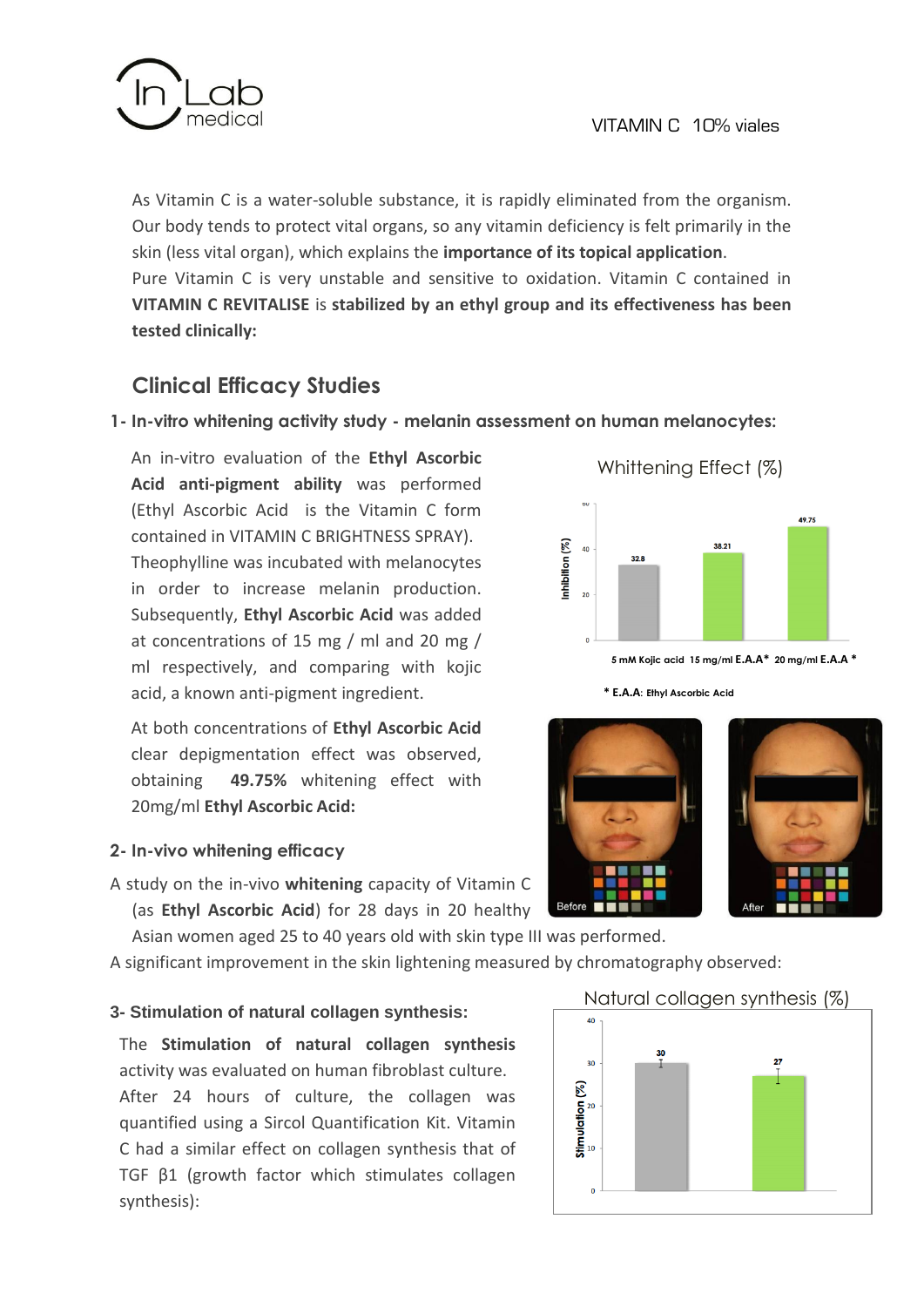

#### VITAMIN C 10% viales

 **10 ng/ml TGF β1 500 ppm E.A.A \* \* E.A.A: Ethyl Ascorbic Acid** 

#### **4- DNA protection by Comet assay in human fibroblasts:**



The comet assay is a technique used to detect DNA damage and cell repair capacity. It is based on the DNA labile alkaline lysis at sites where damage has occurred.

When DNA is in good condition, it has a highly

organized association with matrix proteins in the cell nucleus. When damaged, this organization is interrupted. The single DNA strands losing their compact structure and relaxes, expanding out.

Human fibroblasts were treated with Vitamin C (Ethyl Ascorbic Acid) for 24 hours, and then exposed to 100 mM H2O2. It was shown that **Vitamin C** at concentrations of 5000 ppm and 10,000 ppm, **was able to protect DNA:**



 **EAA 10,000 ppm EAA 5,000 ppm**



 **AA2G 10,000 ppm AA2G 5,000 ppm**









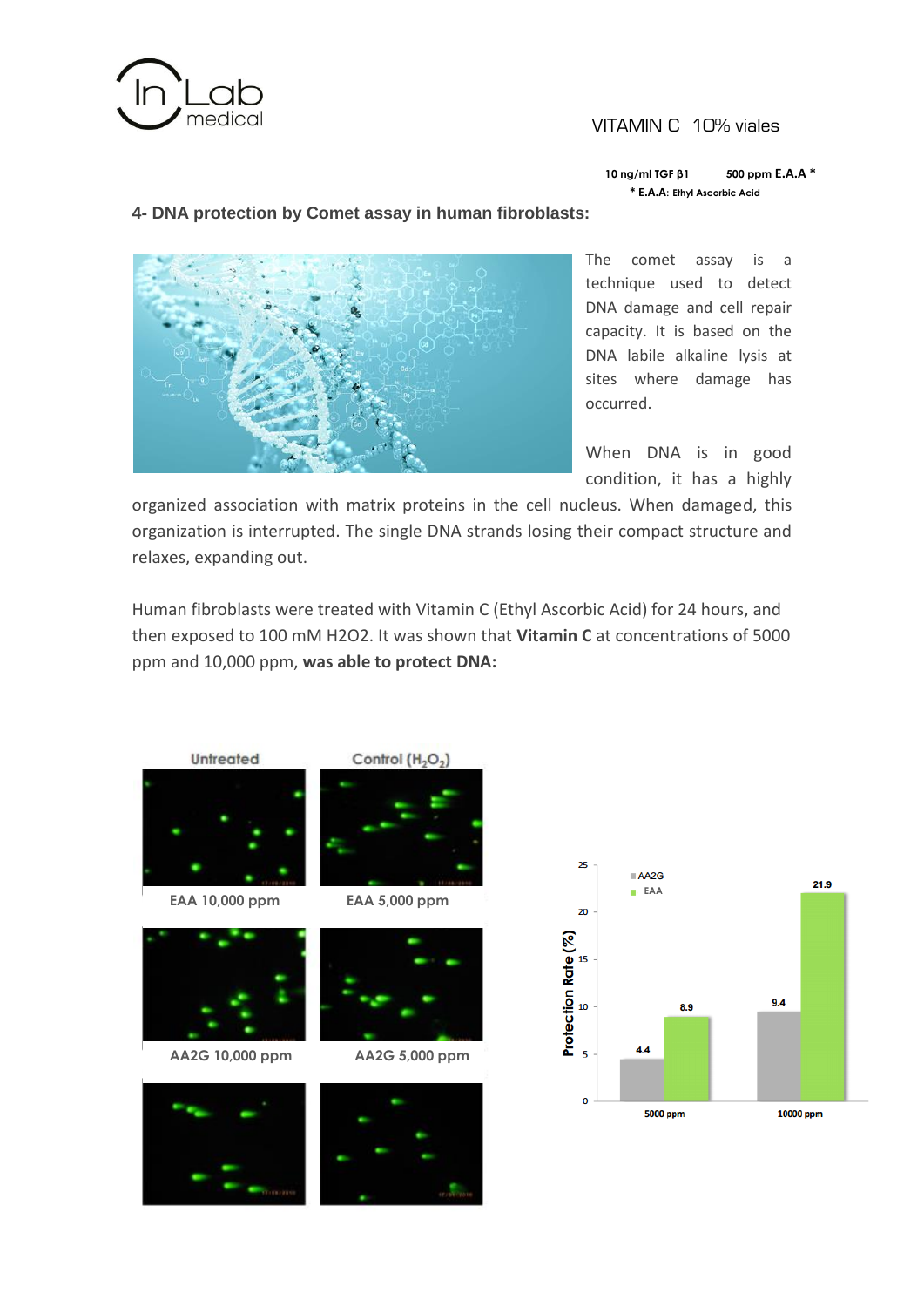

VITAMIN C 10% viales

# **Vitamin C Mechanisms of action:**



Vitamin C anti-aging action is exerted through several ways:

# **1. Synthesis and repair of dermal collagen**

Deficiency of ascorbic acid (AA) produces significant alterations in connective tissue, since Vitamin C is essential for collagen synthesis.

Vitamin C is essential for the transformation of proline in hydroxyproline and lysine in hydroxylysine (essential constituents of collagen). Consequently Vitamin C offers stability to the extracellular matrix.

The local increase of vitamin C means therefore significantly promote collagen production; therefore improved skin elasticity and greater resistance in wall capillaries are assessed.

## **2. Antioxidant activity**

Vitamin C protects cells from free radicals. From all the scientific publications regarding Vitamin C, the most interesting are those related to the photoprotective effect of ascorbic acid when topically applied.

The **Spanish Journal of Physiology** published a study showing how direct application of vitamin C protects, and thus prevents the aging in human skin cells in culture subjected to a strong oxidation stimulus with hydrogen peroxide.One might think that its photoprotective effect was physical, that is to say, topical vitamin C behaves as a sunscreen, and however, its absorption spectrum has nothing to do with the emission of UV radiation. Later it was found that UV radiation produced a significant decrease in the levels of ascorbic acid in the skin.

All this goes to show that the UV light, after exhausting all the vitamin C present in the skin, cause an increase in free radicals, making manifest the neutralizing action of vitamin C.